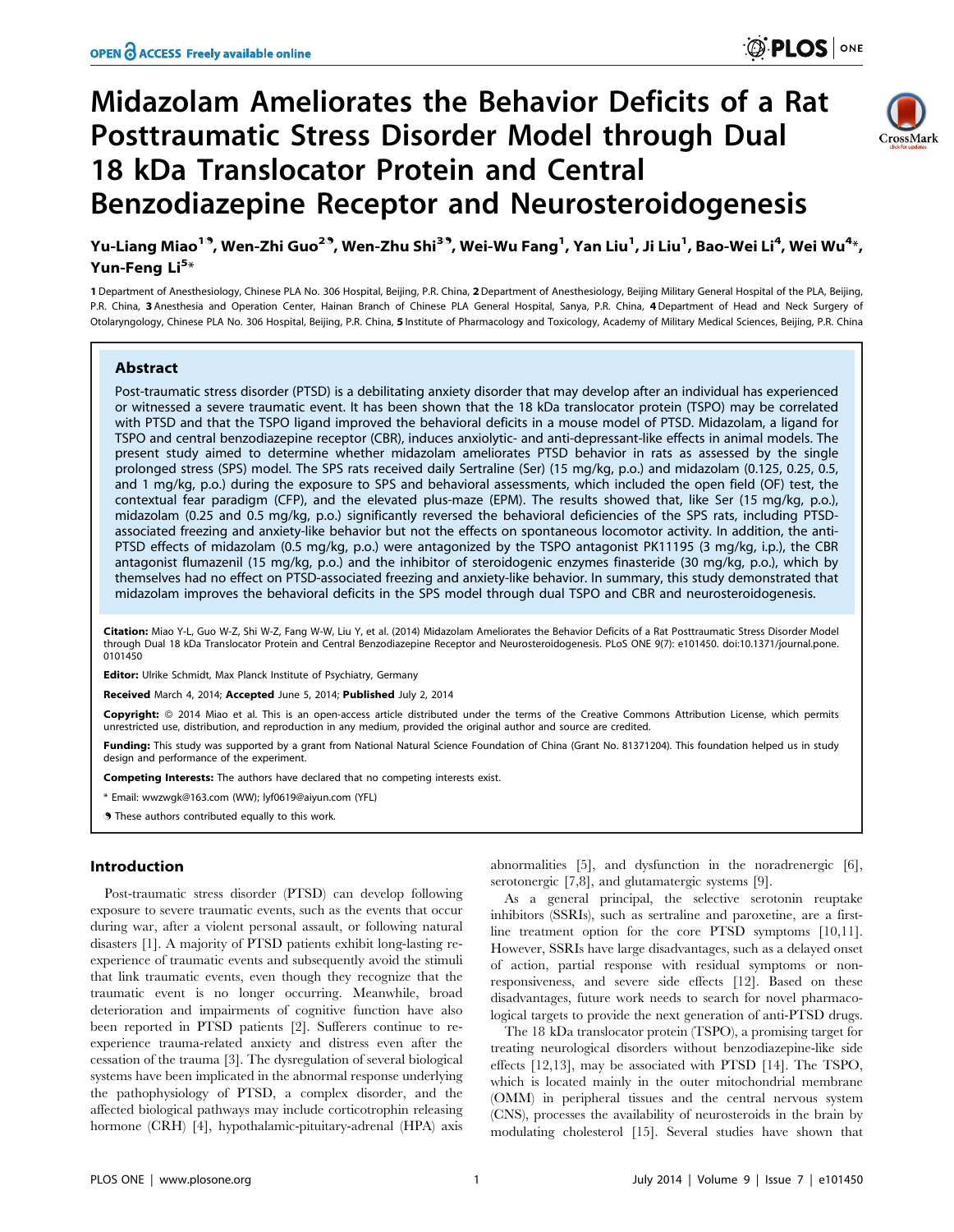TSPO ligands effectively treated depression and anxiety disorders through the modulation of the neurosteroid synthesis [16,17]. Midazolam, a ligand for TSPO and CBR, has also induced anxiolytic-like and antidepressant effects [18,19]. These observations have led to the hypothesis that midazolam may also be effective in improving stress-induced psychiatric conditions, including PTSD.

The physiological and behavioral changes observed in animals exposed to the single prolonged stress (SPS) model can represent the pathophysiological process and core symptomatology of PTSD, including anxiety behavior and cognitive impairments [20,21]. SPS paradigms have been extensively utilized in the investigation of anxiety disorders, especially PTSD [20]. A rat model involving SPS has been developed and employed for PTSD research [22]. Because the behavioral responses observed in rats subjected to SPS resemble the clinical symptoms of PTSD patients, the SPS paradigm has been postulated as an appropriate animal model of PTSD.

Currently, no reports have examined the therapeutic effects of midazolam on PTSD in pre-clinical animal model experiments. Midazolam's direct interact to CBR and high affinity for TSPO lead to the anxiolytic-like effects and induce the hypothesis [23] that the anti-PTSD effects of midazolam might be mediated by the CBR and TSPO. The present study was conducted to investigate the anti-PTSD effects of midazolam and the underlying mechanism.

#### Materials and Methods

#### 1 Animals and housing

Male Sprague-Dawley rats were obtained from the Beijing SPF Animal Technology Company (Beijing, China). These animals were selected because Sprague-Dawley rats exhibit PTSD-like symptoms [21]. The animals were housed in a temperature- and humidity-controlled room. All the animals were housed with a 12-h light/dark cycle starting at least 5 days before the experiment and had access to water and food ad libitum. They were grouphoused with the same cage-mates throughout the acclimation and testing periods and randomly assigned to the experimental groups (10 animals each). The animal experiments were approved by the animal ethical committee of the academy of military medical sciences. All experiments performed were in compliance with current laws and regulations and adhered to the National Institutes of Health Guide for the Care and Use of Laboratory Animals (NIH publication No. 86-23, revised 1996).

#### 2 Drugs and drug administration

Based on previous studies, Sertraline (Ser) (St Louis, MO, U.S.A.) was administered at a dose of 15 mg/kg (p.o.) as a positive control in the behavioral tests [17,23]. Midazolam, flumazenil and finasteride was purchased from Sigma-Aldrich. Ser, midazolam, flumazenil and finasteride were dissolved in saline. PK11195 (St Louis, MO, U.S.A.) was suspended for injection (i.p.) in saline containing 2% DMSO and 0.8% Tween 80 [24]. The compounds were administered by gavage at a dose of 2 mL/kg. The drug administration regimen was based on the treatment regimen for PTSD animal models with minor modifications [23]. Ser (15 mg/ kg, p.o.) or midazolam (0.125, 0.25, 0.5, and 1 mg/kg, p.o.) was given once daily. The doses of PK11195 (1 and 3 mg/kg, i.p.), flumazenil (5 and 15 mg/kg, p.o.) and finasteride (10 and 30 mg/ kg, p.o.) were based on the published literatures with minor modifications [2,25–28]. All of these three antagonists were administered 30 min before testing, respectively. The design of the treatment schedule and behavioral tests is outlined in Fig. 1.



Figure 1. Treatment and behavioral tests schedules for the SPS model of PTSD. Animals were subjected to SPS on day 1. From days 14 to 19, animals were subjected to testing sessions composed of 3 different behavioral tests: OF, Open field; CFP, Contextual fear paradigm; and EPM, Elevated plus maze. Ser and midazolam were administered daily during the SPS exposure and behavioral assessments from days 2 to 19. PK11195, flumazenil or finasteride were administered 30 min before behavioral testing, respectively. doi:10.1371/journal.pone.0101450.g001

#### 3 The establishment of the SPS model

The SPS model was performed as previously described with minor modifications [29]. SPS was conducted in three stages: restraint (2 h), forced swim (20 min), and ether anesthesia. Each rat was restrained for 2 h by placing it inside a disposable clear polyethylene cone bag (Asahikasei, Tokyo, Japan) with only the tail protruding [30]. The large end of the cone was closed with tape at the base of the tail. The bag size was adjusted according to the size of the rat to achieve complete immobilization. A hole in the small end of the cone allowed the rats to breathe freely. After immobilization, they were individually placed in a clear acrylic cylinder (240 mm diameter, 500 mm height), filled two-thirds with water (24  $^{\circ}$ C), and forced to swim for 20 min. Following 15 min of recuperation, they were exposed to diethyl ether anesthesia until loss of consciousness and then left in their home cage. Different reagents were administered daily from days 2 to 19. Behavioral experiments were performed at days 14, 16, 17 and 19, respectively (Fig. 1).

# 4 Long term effects of midazolam on the behavior of SPS-exposed rats

4.1 Open field (OF) test. We investigated whether the SPS model and midazolam treatment affected locomotor activity. The OF test was performed as previously described with minor modifications [31,32]. Rats were placed in the corner of a plastic box  $(76\times76\times46$  cm) with the base divided into equal squares for a 5-min acclimation period. Subsequently, the number of crossings (all 4 paws placed into a new square), rears (both front paws raised from the floor), and fecal pellets were automatically recorded by the VIDEO-MEX-V image analytic system (Columbus Instruments, USA) in the subsequent 5 min. The OF test and the following experiments were performed in a room with dim light.

4.2 Contextual fear paradigm (CFP). The CFP test is based on previous studies that showed a freezing response upon reexposure to the traumatic context can be used as a measure of conditioned associative fear memory, which reflects the response to trauma-related cues, a symptom of PTSD [23,33]. CFP was performed as previously described with minor modifications [23]. Each rat was exposed to a 180-s conditioning context without stimulation. Immediately after, a foot shock (0.8 mA, 4 s) through a stainless steel grid floor (Med Associates Inc., USA) was administered. Following the foot shock, the rats remained in the chamber for an additional 1 min before they returned to their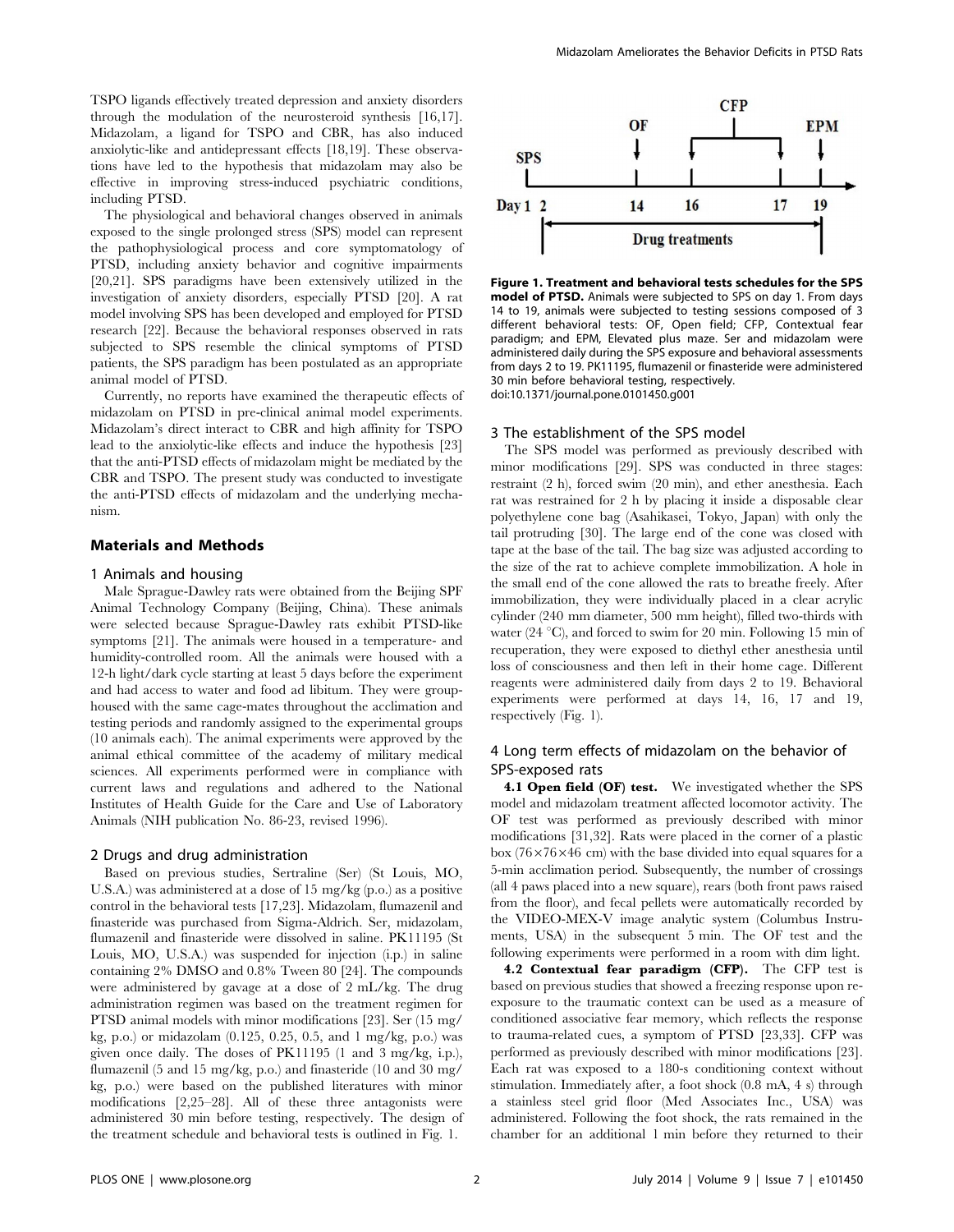home cages. Each rat was placed in the conditioning chamber, where it had previously received a foot shock, 24 h after the initial foot shock, and the contextual fear response was evaluated by measuring the duration of freezing behavior during a 5-min interval. Freezing was defined as the absence of all movement except those movements necessary for respiration [34]. Motion thresholds (18) and number of frames (30) were selected by the VideoFreeze system (with IEEE 1394 digital video; 8-bit pixel per mm2 @ 30 Hz; Med Associates, INC, USA), and were corroborated by the observers [17,35]. Total cumulative freezing time (total seconds of freezing during each assessment period) was measured and analyzed automatically by the computer software (Med Associates Inc. Video Freeze SOF-843., USA). The percentages of freezing time were calculated by dividing the freezing time by the total time [36].

4.3 Elevated plus maze (EPM). The EPM is one of the most widely used assessments to evaluate the PTSD-associated anxiogenic-like behavior in rodents [23,36,37]. The EPM has been well validated in detecting responses to external stressful stimuli (Liebsch et al., 1998). The rat was placed in the center of the maze (60 cm above the floor) facing an enclosed arm. The time spent in and number of entries into (with all 4 paws) both the open and enclosed arms  $(60\times12$  cm) were recorded for 5 min as previously described [37]. In this test, open-arm activity was defined as the time stayed in the open arms relative to the total time spent in open and closed arms (open/total $\times100$ ), and the number of entries into open arms relative to the total number of entries into both arms (open/total $\times$ 100) [36]. The tracking software ''Viewer 3.0 (Biobserve)'' was used to recorded and analyzed the behavior activity. The percentages of time spent in and the entries into the open arms were calculated by dividing the time spent in and the entries into the open arms by the total time spent in and the total arm entries into both arms, respectively.

#### 5 Statistical analysis

Unless otherwise specified, statistical analysis was performed by GraphPad Prism 5.0 (GraphPad Software Inc., San Diego, CA). All data are presented as the mean $\pm$ S.E.M. The statistical significance of experimental observations was determined by oneway analysis of variance (ANOVA) or two-way ANOVA followed by Bonferroni's multiple comparison tests, as indicated in the results section. Differences with  $p<0.05$  were considered significant for all the tests.

#### Results

#### 1 Effects of midazolam on the locomotor activity of rats

The effects of repeated administration of midazolam on locomotor activity are shown in Fig. 2. There was no significant effect on the number of line crossings  $(p>0.05,$  Fig. 2A, 2D, 2G and 2J), rears  $(p>0.05$ , Fig. 2B, 2E, 2H and 2K), or fecal pellets  $(p>0.05,$  Fig. 2C, 2F, 2I and 2L) between the groups. These results indicated that none of the repeated reagents treatment affected the locomotor activity of rats.

# 2 Effects of midazolam on the contextual freezing of rats

The effects of midazolam on the contextual freezing behavior of the rats are shown in Fig. 3. After the exposure to SPS, the freezing time was significantly increased in rats, which was significantly reversed by Ser (15 mg/kg, p.o.) or midazolam (0.25 and 0.5 mg/kg, p.o.)  $(p<0.01$ , Fig. 3A). In addition, midazolam at a dose of 0.5 mg/kg (p.o.), which was the dose that induced the maximal reduction in the freezing time, was antagonized by PK11195 (3 mg/kg, i.p.,  $p$ <0.01, Fig. 3B), flumazenil (15 mg/kg,

p.o.,  $p<0.01$ , Fig. 3C) or finasteride (30 mg/kg, p.o.,  $p<0.01$ , Fig. 3D). These results indicated that repeated midazolam treatment alleviated contextual freezing behavior in these rats, which was mediated by TSPO and CBR and neurosteroidogenesis.

## 3 Effects of midazolam on rat EPM performance

As shown in Fig. 4, the percentage of the time spent in and the entries into the open arms of the EPM was significantly reduced in SPS-exposed rats, but repeated administration of Ser (15 mg/kg, p.o.) or midazolam significantly increased the percentage of the time spent in  $(0.25 \text{ and } 0.5 \text{ mg/kg}, \text{p.o.}) (\cancel{p} < 0.05; \text{Fig. 4A})$  and the entries (0.5 mg/kg, p.o.) ( $p<0.01$ ; Fig. 4B) into the open arms. In addition, there was no significant difference in the total time spent in  $(p>0.05;$  Fig. 4C) and total arm entries  $(p>0.05;$  Fig. 4D) into the arms of the EPM between the groups. Meanwhile, 0.5 mg/kg of midazolam, which induced the maximal increase in the percentage of the time spent in  $(p<0.01;$  Fig. 4E, 4I and 4M) and entries  $(p<0.01;$  Fig. 4F, 4J and 4N) into the open arms, was antagonized by PK11195 (3 mg/kg, i.p.), flumazenil (15 mg/kg, p.o.) or finasteride (30 mg/kg, p.o.) respectively, without affecting the total time spent in  $(p>0.05;$  Fig. 4G, 4K and 4O) and total entries  $(p>0.05$ ; Fig. 4H, 4L and 4P) into the EPM arms. These results indicated that exposure to SPS elicited PTSD-associated anxiogenic-like behavior in rats and that similar to Ser, midazolam ameliorated PTSD-associated anxiogenic-like behavior. These effects were mediated by TSPO, CBR and neurosteroidogenesis.

# Discussion

The present study was performed to investigate the possible mechanism of the anti-PTSD effects of repeated midazolam treatment using the SPS model. Similar to Ser, midazolam significantly ameliorated the PTSD-associated freezing and anxiety-like behaviors without affecting spontaneous locomotor activity, and these effects were antagonized by PK11195, flumazenil or finasteride. We found that the anti-PTSD effects of midazolam were mediated by TSPO, CBR and neurosteroidogenesis.

Furthermore, the results in the present study indicate that SPSinduced freezing and anxiety, which is consistent with previous studies showing that the SPS model produces enhanced contextual freezing and increases anxiety-like behavior in the elevated plus maze (EPM) test and stress-induced analgesia compared with rats subjected to a sham treatment [21,23,38]. In addition, these results are also supported by other animal models with similar behavioral deficits [17,36]. The SPS-induced freezing behavior is also supported by studies showing that PTSD is characterized by an exaggerated reaction to a mild stressor or the reminder of the trauma to which the response is appropriate for the original traumatic situation. Moreover, the decrease in open arm exploration of the EPM after SPS-exposure resembled the observation in PTSD patients who showed enhanced anxiety and fear in response to stimuli unrelated to trauma [3]. The underlying mechanism may be that SPS elicited the acquisition of conditioned fear responses to trauma-related and trauma-unrelated stimuli [23]. The behavioral deficits of PTSD might be associated with the prefrontal cortex, hippocampal dysfunction, and structural abnormalities [23], which are the brain regions that play an important role in the process of fear conditioning, emotional processing, and explicit memory. Additionally, consistent with a previous study [23], the SPS model induced behavioral deficits without effects on the locomotor activity, suggesting that freezing and PTSD-associated anxiogeniclike behavior may be not generated through changes in locomotor activity that correlate with physiological changes. The data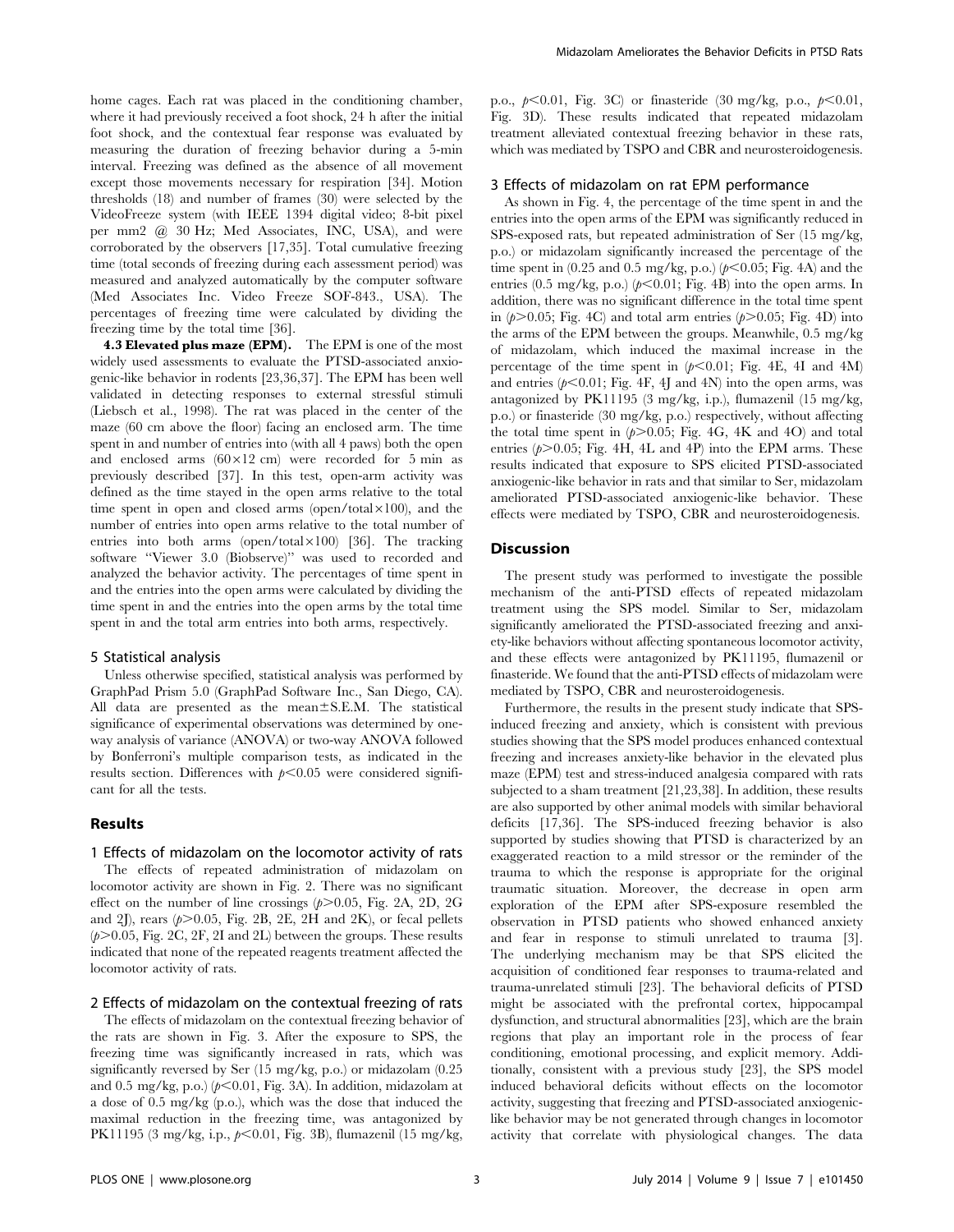

 $\gamma$  (mg/kg)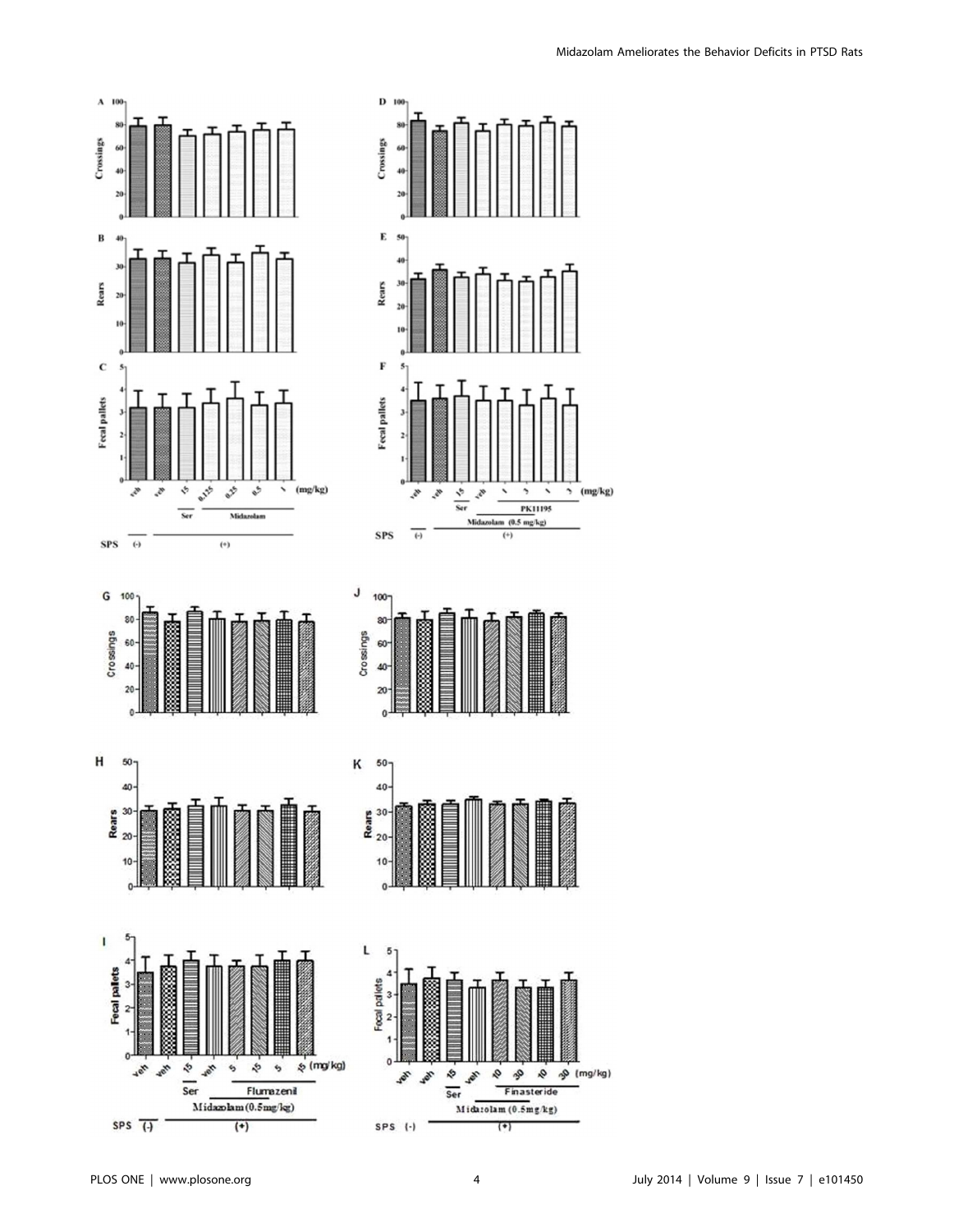Figure 2. Effects of midazolam on the locomotor activity of rats. None of the treatments altered the number of line crossings (A, D, G and J), rears (B, E, H and K), and fecal pallets (C, F, I and L) in the OF test (n = 10). doi:10.1371/journal.pone.0101450.g002

presented in this study support the idea that this PTSD model resembles some of the clinical manifestations of PTSD.

We also found that Ser improved the behavioral deficits of this SPS model, which is consistent with a previous study [23]. Similar to Ser, midazolam reduced the freezing in the CFP test and increased open arm exploration in the EPM, which indicated that midazolam significantly ameliorated the contextual fear and PTSD-associated anxiogenic-like behavior in rats. The range of the doses was similar to previous studies examining the anxiolyticlike effects of midazolam [39,40]. Unlike other benzodiazepines such as diazepam and clonazepam only weakly interacting with TSPO [25,26], midazolam has high affinity to TSPO. In the present study, the anti-PTSD effects induced by midazolam were mediated at least partially by TSPO, which is evidenced by the antagonism of the anxiolytic-like effects of PK11195 and the lack of significant effects on freezing and PTSD-associated anxiogeniclike behavior. Similar to the anxiolytic-like effects of other TSPO ligands, such as AC-5216, our results were consistent with a previous study that showed the anxiolytic-like effects of AC-5216 were antagonized by PK11195, which itself had no significant effect on the number of shocks in the Vogel-type conflict test [24]. Moreover, the findings that the anti-PTSD effects of midazolam are not mediated by a change in locomotor activity supported the anti-PTSD- [17], anxiolytic- [22,26], and anti-panic effects [41] of AC-5216. The lack of effects on spontaneous locomotor activity might be associated with the selective affinity of midazolam for TSPO [42], and the dose of midazolam applied in our study was



Figure 3. Effects of midazolam on the freezing behavior of rats subjected to SPS. The freezing time was reduced by midazolam (0.25 and 0.5 mg/kg, p.o.) (A), which was reversed by PK11195 (3 mg/kg, i.p.) (B), flumazenil (15 mg/kg, p.o.) (C), or finasteride (30 mg/kg, p.o.) (D).  $\# \# p \lt$ 0.001 vs. vehicle-treated SPS (-) group;  $p < 0.05$ ,  $p < 0.01$  vs. vehicle-treated foot shock (+) group;  $p > 0.01$  vs. midazolam-treated group (0.5 mg/kg, p.o.)  $(n = 10)$ .

doi:10.1371/journal.pone.0101450.g003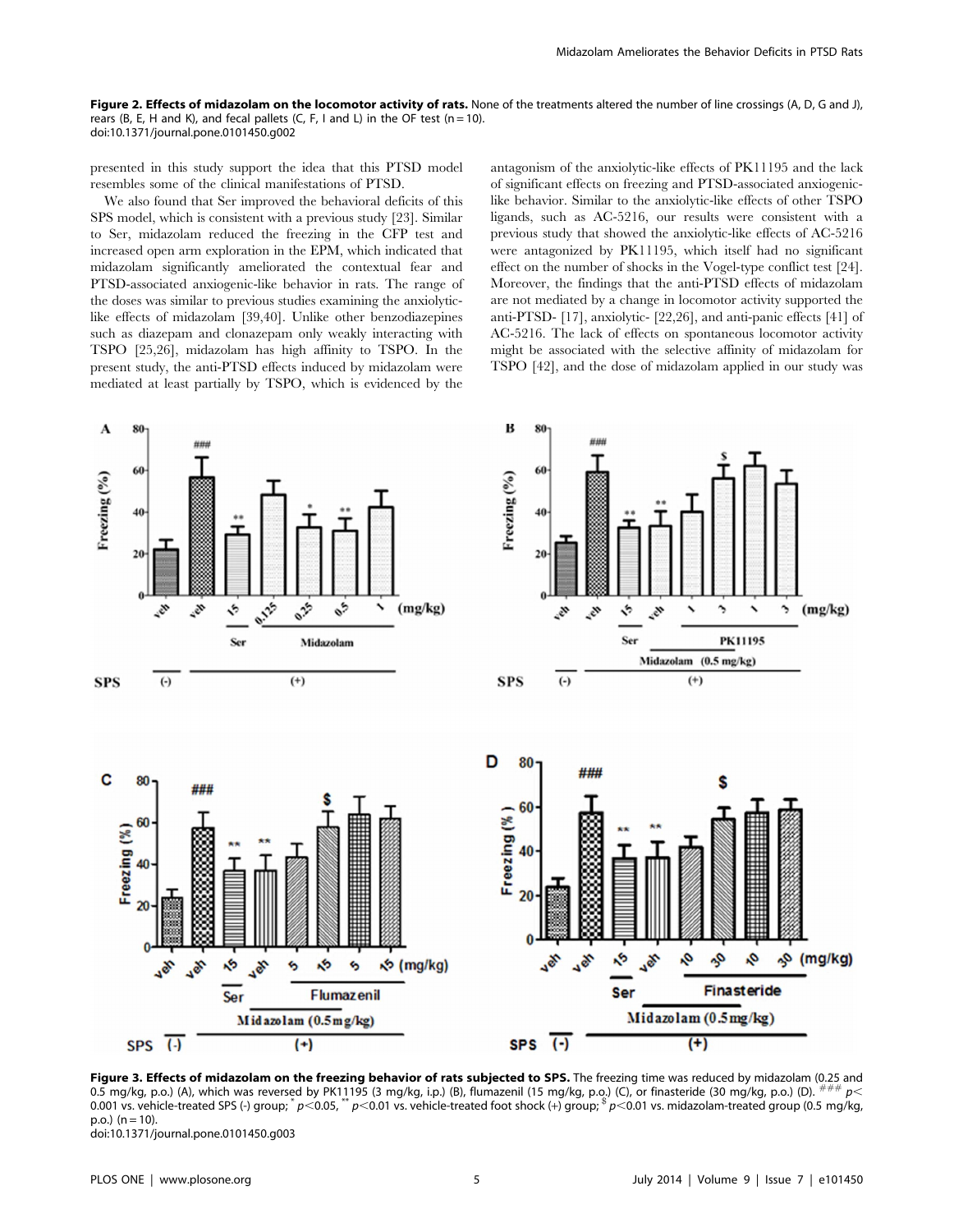

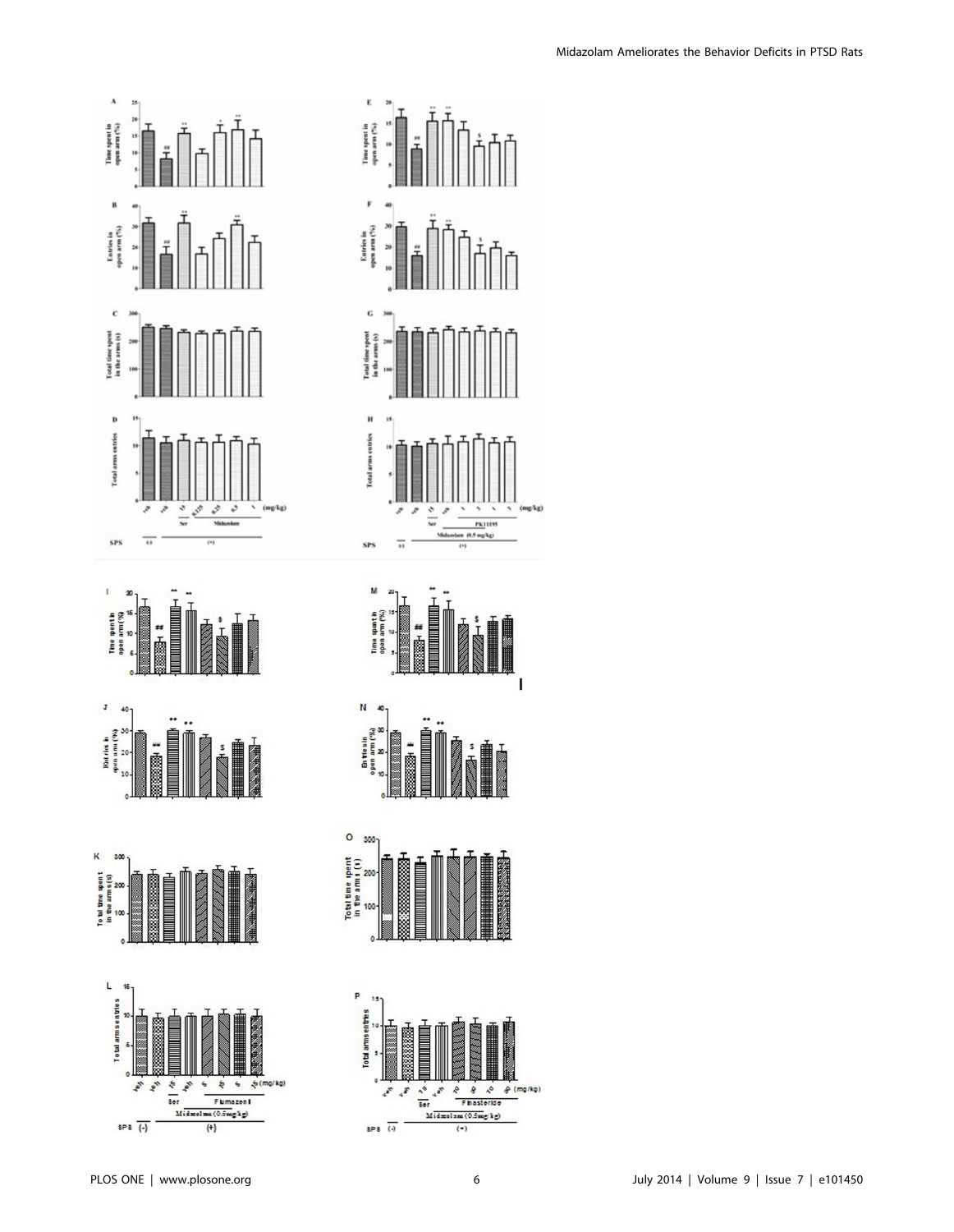Figure 4. The anxiolytic-like effects of repeated midazolam treatment and the antagonistic effects of PK11195, flumezenil or finasteride in SPS-exposed rats as measured by percentages of time spent in (A, E, I, M) and entries into (B, F, J, N) the open arms of the EPM, total time spent in the arms (C, G, K, O), and total arm entries (D, H, L, P), respectively.  $^{++}$   $\mu$   $\geq$  0.01 vs. vehicle-treated foot shock (-) group;  $p > 0.05$ ,  $p < 0.01$  vs. vehicle-treated foot shock (+) group;  $p > 0.05$  vs. midazolam-treated group (0.5 mg/kg, p.o.) (n = 10). doi:10.1371/journal.pone.0101450.g004

insufficient for the effective sedation, in turn inhibiting the spontaneous locomotor activity.

The anti-PTSD effects of midazolam might also be associated with the neurosteroidogenesis of allopregnanolone, which is known to interact with GABAA receptor through a neurosteroid recognition site directly and different to CBR [43,44]. These anti-PTSD effects were similar to selective brain steroidogenic stimulants (SBSSs), which rapidly increased corticolimbic allopregnanolone levels and normalized the exaggerated contextual fear responses [45]. Our results agree with many other studies that have observed the anxiolytic and antidepressant effects elicited by allopregnanolone. The reduction of allopregnanolone on tonic GABA-mediated inhibitory conductance might contribute to the pathophysiology of aggression, anxiety, and PTSD [46,47]. The potential mechanism might be that the decrease in extrasynaptic GABAA receptor-mediated tonic inhibition facilitates phasic increases in glutamatergic and GABAergic activity, which could disrupt the frontal lobe-mediated inhibition of the amygdale [48], might contribute to an enhancement of fear conditioning and resistance to extinction of fearful conditioned responses, and promote the development of PTSD [47]. Midazolam might be associated with the biosynthesis of allopregnanolone. Previous studies have shown that administering allopregnanolone doses that normalized hippocampal allopregnanolone levels reversed the conditioned contextual fear responses effects [49]. Allopregnanolone might be directly interacting with the GABAA receptor at neurosteroid recognition sites (e.g., the  $\alpha$ 4 and  $\alpha$ 6 subunits) [50,51] leading to potent anxiolytic and anticonvulsant properties and might impair PTSD-induced memory performance [1]. In our experiment, the anti-PTSD effects of midazolam were reversed by finasteride, an inhibitor of steroidogenic enzymes which reduced the production of allopregnanolone [25,26]. This result agreed

#### References

- 1. Akk G, Shu HJ, Wang C, Steinbach JH, Zorumski CF, et al. (2005) Neurosteroid access to the GABAA receptor. J Neurosci 25: 11605–11613.
- 2. Leskin LP, White PM (2007) Attentional networks reveal executive function deficits in posttraumatic stress disorder. Neuropsychology 21: 275–284.
- 3. Hopper JW, Frewen PA, van der Kolk BA, Lanius RA (2007) Neural correlates of reexperiencing, avoidance, and dissociation in PTSD: symptom dimensions and emotion dysregulation in responses to script-driven trauma imagery. J Trauma Stress 20: 713–725.
- 4. Chang FC, Opp MR (2001) Corticotropin-releasing hormone (CRH) as a regulator of waking. Neurosci Biobehav Rev 25: 445–453.
- 5. Gabr RW, Birkle DL, Azzaro AJ (1995) Stimulation of the amygdala by glutamate facilitates corticotropin-releasing factor release from the median eminence and activation of the hypothalamic-pituitary-adrenal axis in stressed rats. Neuroendocrinology 62: 333–339.
- 6. Debiec J, Ledoux JE (2004) Disruption of reconsolidation but not consolidation of auditory fear conditioning by noradrenergic blockade in the amygdala. Neuroscience 129: 267–272.
- 7. Davidson JR, Weisler RH, Malik ML, Connor KM (1998) Treatment of posttraumatic stress disorder with nefazodone. Int Clin Psychopharmacol 13: 111–113.
- 8. Szabo ST, de Montigny C, Blier P (1999) Modulation of noradrenergic neuronal firing by selective serotonin reuptake blockers. Br J Pharmacol 126: 568–571.
- 9. Yamada J, Saitow F, Satake S, Kiyohara T, Konishi S (1999) GABA(B) receptormediated presynaptic inhibition of glutamatergic and GABAergic transmission in the basolateral amygdala. Neuropharmacology 38: 1743–1753.
- 10. Brady KT, Clary CM (2003) Affective and anxiety comorbidity in posttraumatic stress disorder treatment trials of sertraline. Compr Psychiatry 44: 360–369.
- 11. Ravindran LN, Stein MB (2009) Pharmacotherapy of PTSD: premises, principles, and priorities. Brain Res 1293: 24–39.

with the aforementioned studies. These actions may represent the underlying mechanism of the anti-PTSD effects of midazolam.

On the other hand, as a typical benzodiazepines drug, midazolam was known as enhancing GABAA receptor inhibition by direct actions on central benzodiazepines receptor. Therefore a specific antagonist of the central benzodiazepines receptor, flumazenil [28], was used to exam whether this receptor was involved in the anti-PTSD effects induced by midazolam. Our present study demonstrated that flumazenil reversed the anti-PTSD effects of midazolam. This result was consistent with previous report that through both central benzodiazepine receptor and TSPO activation, midazolam inhibited hipocampal long-term potentiation [25].

#### Conclusion

The present study demonstrated that repeated administration of midazolam ameliorated behavioral deficits in the SPS model without affecting spontaneous motor activity. The anti-PTSD effects of midazolam were mediated at least partially by TSPO and CBR and neurosteroidogenesis.

## Acknowledgments

We would like to thank Dr. YanPing Zhai, Dr. Paulina Rok and Dr. Małgorzata Zienowicz for editing the manuscript.

#### Author Contributions

Conceived and designed the experiments: Y-LM W-ZS W-ZG JL. Performed the experiments: Y-LM W-ZS W-ZG. Analyzed the data: B-WL YL W-WF WW Y-FL. Contributed reagents/materials/analysis tools: Y-FL. Wrote the paper: Y-LM W-ZS W-ZG.

- 12. Nothdurfter C, Rammes G, Baghai TC, Schule C, Schumacher M, et al. (2012) Translocator protein (18 kDa) as a target for novel anxiolytics with a favourable side-effect profile. J Neuroendocrinol 24: 82–92.
- 13. Maeda J, Higuchi M, Inaji M, Ji B, Haneda E, et al. (2007) Phase-dependent roles of reactive microglia and astrocytes in nervous system injury as delineated by imaging of peripheral benzodiazepine receptor. Brain Res 1157: 100–111.
- 14. Dell'Osso L, Da Pozzo E, Carmassi C, Trincavelli ML, Ciapparelli A, et al. (2010) Lifetime manic-hypomanic symptoms in post-traumatic stress disorder: relationship with the 18 kDa mitochondrial translocator protein density. Psychiatry Res 177: 139–143.
- 15. Papadopoulos V, Baraldi M, Guilarte TR, Knudsen TB, Lacapere JJ, et al. (2006) Translocator protein (18 kDa): new nomenclature for the peripheral-type benzodiazepine receptor based on its structure and molecular function. Trends Pharmacol Sci 27: 402–409.
- 16. Costa B, Da Pozzo E, Martini C (2012) Translocator protein as a promising target for novel anxiolytics. Curr Top Med Chem 12: 270–285.
- 17. Qiu ZK, Zhang LM, Zhao N, Chen HX, Zhang YZ, et al. (2013) Repeated administration of AC-5216, a ligand for the 18 kDa translocator protein, improves behavioral deficits in a mouse model of post-traumatic stress disorder. Prog Neuropsychopharmacol Biol Psychiatry 45: 40–46.
- 18. Senses E, Apan A, Kose EA, Oz G, Rezaki H (2013) The effects of midazolam and dexmedetomidine infusion on peri-operative anxiety in regional anesthesia. Middle East J Anesthesiol 22: 35–40.
- 19. Treggiari-Venzi M, Borgeat A, Fuchs-Buder T, Gachoud JP, Suter PM (1996) Overnight sedation with midazolam or propofol in the ICU: effects on sleep quality, anxiety and depression. Intensive Care Med 22: 1186–1190.
- 20. Armario A, Escorihuela RM, Nadal R (2008) Long-term neuroendocrine and behavioural effects of a single exposure to stress in adult animals. Neurosci Biobehav Rev 32: 1121–1135.